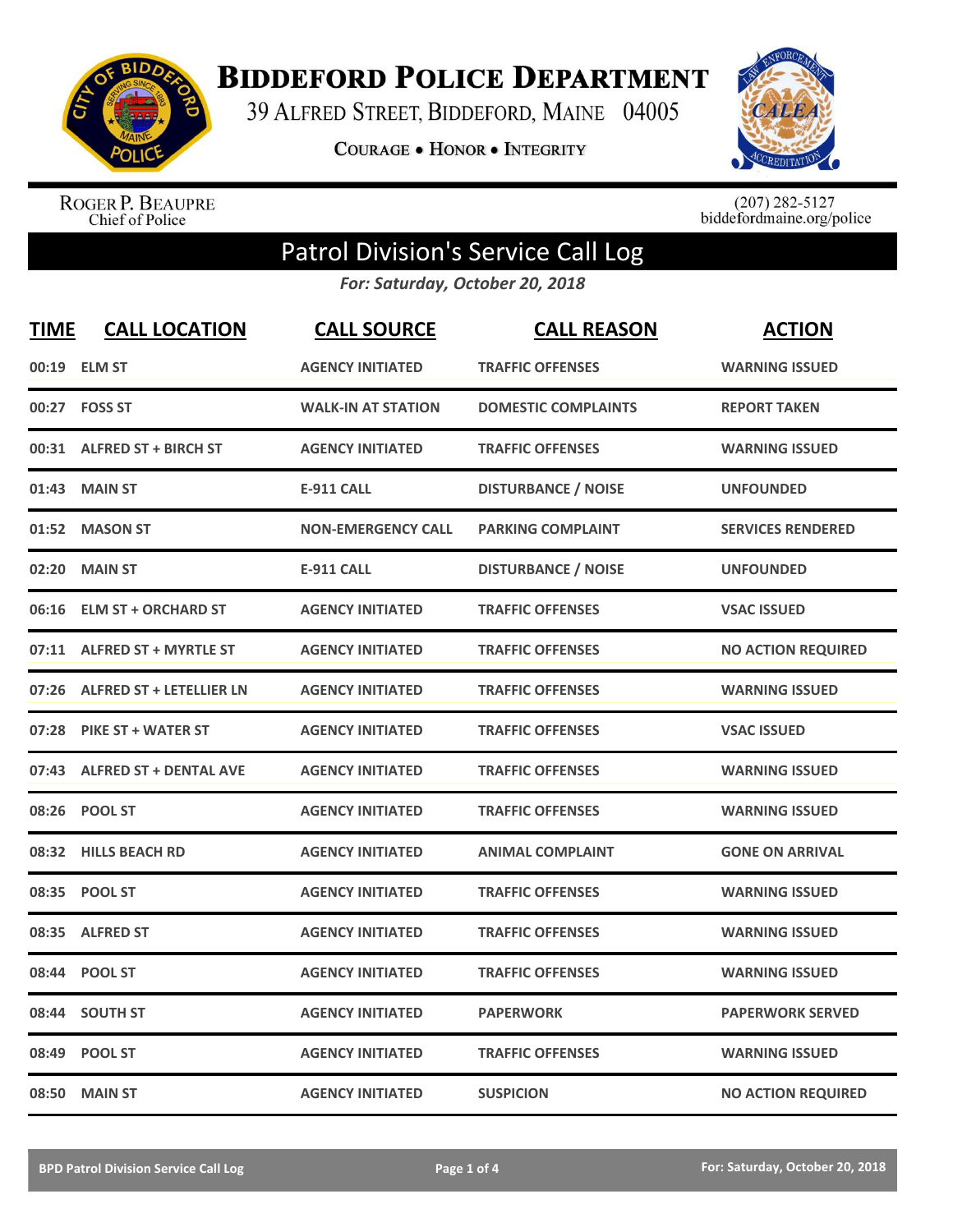| <b>TIME</b> | <b>CALL LOCATION</b>                                                                                                                                                                                                                          | <b>CALL SOURCE</b>        | <b>CALL REASON</b>         | <b>ACTION</b>            |  |
|-------------|-----------------------------------------------------------------------------------------------------------------------------------------------------------------------------------------------------------------------------------------------|---------------------------|----------------------------|--------------------------|--|
|             | 08:55 MAIN ST + MT PLEASANT ST                                                                                                                                                                                                                | <b>AGENCY INITIATED</b>   | <b>TRAFFIC OFFENSES</b>    | <b>WARNING ISSUED</b>    |  |
| 09:09       | <b>GUINEA RD</b>                                                                                                                                                                                                                              | <b>AGENCY INITIATED</b>   | <b>TRAFFIC OFFENSES</b>    | <b>WARNING ISSUED</b>    |  |
|             | 09:09 TACHEREAU AVE                                                                                                                                                                                                                           | <b>AGENCY INITIATED</b>   | <b>ANIMAL COMPLAINT</b>    | <b>GONE ON ARRIVAL</b>   |  |
|             | 09:17 UNION ST                                                                                                                                                                                                                                | <b>NON-EMERGENCY CALL</b> | <b>PAPERWORK</b>           | <b>PAPERWORK SERVED</b>  |  |
|             | 09:18 WEST ST                                                                                                                                                                                                                                 | <b>AGENCY INITIATED</b>   | <b>TRAFFIC OFFENSES</b>    | <b>WARNING ISSUED</b>    |  |
|             | 09:29 WEST ST                                                                                                                                                                                                                                 | <b>AGENCY INITIATED</b>   | <b>TRAFFIC OFFENSES</b>    | <b>WARNING ISSUED</b>    |  |
| 10:00       | <b>MT PLEASANT ST</b>                                                                                                                                                                                                                         | <b>E-911 CALL</b>         | 911 MISUSE                 | <b>NEGATIVE CONTACT</b>  |  |
|             | 10:13 JOSHUA DR                                                                                                                                                                                                                               | <b>NON-EMERGENCY CALL</b> | <b>ANIMAL COMPLAINT</b>    | <b>SERVICES RENDERED</b> |  |
| 10:36       | <b>MILE STRETCH RD</b>                                                                                                                                                                                                                        | <b>AGENCY INITIATED</b>   | <b>ALL OTHER</b>           | <b>WARNING ISSUED</b>    |  |
| 10:41       | <b>FORTUNES ROCKS RD</b><br><b>AGENCY INITIATED</b><br><b>TRAFFIC OFFENSES</b><br><b>CITATION ISSUED</b><br>OFFENDER: JOHANN SEBASTIAN WOLFF-JENNI  AGE: 18  RESIDENT OF: KENNEBUNKPORT, ME<br><b>CHARGE: OPERATE VEHICLE WITHOUT LICENSE</b> |                           |                            |                          |  |
| 10:47       | <b>MAIN ST</b>                                                                                                                                                                                                                                | <b>WALK-IN AT STATION</b> | <b>HARASSMENT</b>          | <b>UNFOUNDED</b>         |  |
|             | 10:51 ALFRED ST                                                                                                                                                                                                                               | <b>AGENCY INITIATED</b>   | <b>TRAFFIC OFFENSES</b>    | <b>WARNING ISSUED</b>    |  |
|             | 11:20 POOL ST                                                                                                                                                                                                                                 | <b>AGENCY INITIATED</b>   | <b>TRAFFIC OFFENSES</b>    | <b>WARNING ISSUED</b>    |  |
| 11:23       | <b>MARINER WAY</b><br><b>AGENCY INITIATED</b><br><b>TRAFFIC OFFENSES</b><br><b>CITATION ISSUED</b><br>OFFENDER: CHRISTINE LLOYD MARIANO  AGE: 56  RESIDENT OF: KENNEBUNKPORT, ME<br><b>CHARGE: FAILURE TO REGISTER VEHICLE</b>                |                           |                            |                          |  |
|             | 11:28 ALFRED ST                                                                                                                                                                                                                               | <b>AGENCY INITIATED</b>   | <b>TRAFFIC OFFENSES</b>    | <b>WARNING ISSUED</b>    |  |
|             | 11:33 WENTWORTH ST                                                                                                                                                                                                                            | <b>NON-EMERGENCY CALL</b> | <b>ARTICLES LOST/FOUND</b> | <b>SERVICES RENDERED</b> |  |
|             | 11:36 TACHEREAU AVE                                                                                                                                                                                                                           | <b>AGENCY INITIATED</b>   | <b>ANIMAL COMPLAINT</b>    | <b>NEGATIVE CONTACT</b>  |  |
|             | 11:42 ADAMS ST                                                                                                                                                                                                                                | <b>AGENCY INITIATED</b>   | <b>TRAFFIC OFFENSES</b>    | <b>WARNING ISSUED</b>    |  |
|             | 12:01 POOL ST                                                                                                                                                                                                                                 | <b>AGENCY INITIATED</b>   | <b>DISABLED VEHICLE</b>    | <b>SERVICES RENDERED</b> |  |
|             | 12:12 POOL ST                                                                                                                                                                                                                                 | <b>AGENCY INITIATED</b>   | <b>TRAFFIC OFFENSES</b>    | <b>VSAC ISSUED</b>       |  |
|             | 12:15 WATER ST                                                                                                                                                                                                                                | <b>AGENCY INITIATED</b>   | <b>TRAFFIC OFFENSES</b>    | <b>WARNING ISSUED</b>    |  |
|             | 12:26 WATER ST                                                                                                                                                                                                                                | <b>AGENCY INITIATED</b>   | <b>TRAFFIC OFFENSES</b>    | <b>WARNING ISSUED</b>    |  |
|             | 12:27 POOL ST                                                                                                                                                                                                                                 | <b>AGENCY INITIATED</b>   | <b>TRAFFIC OFFENSES</b>    | <b>WARNING ISSUED</b>    |  |
|             | 12:32 TACHEREAU AVE                                                                                                                                                                                                                           | <b>AGENCY INITIATED</b>   | <b>ANIMAL COMPLAINT</b>    | <b>SERVICES RENDERED</b> |  |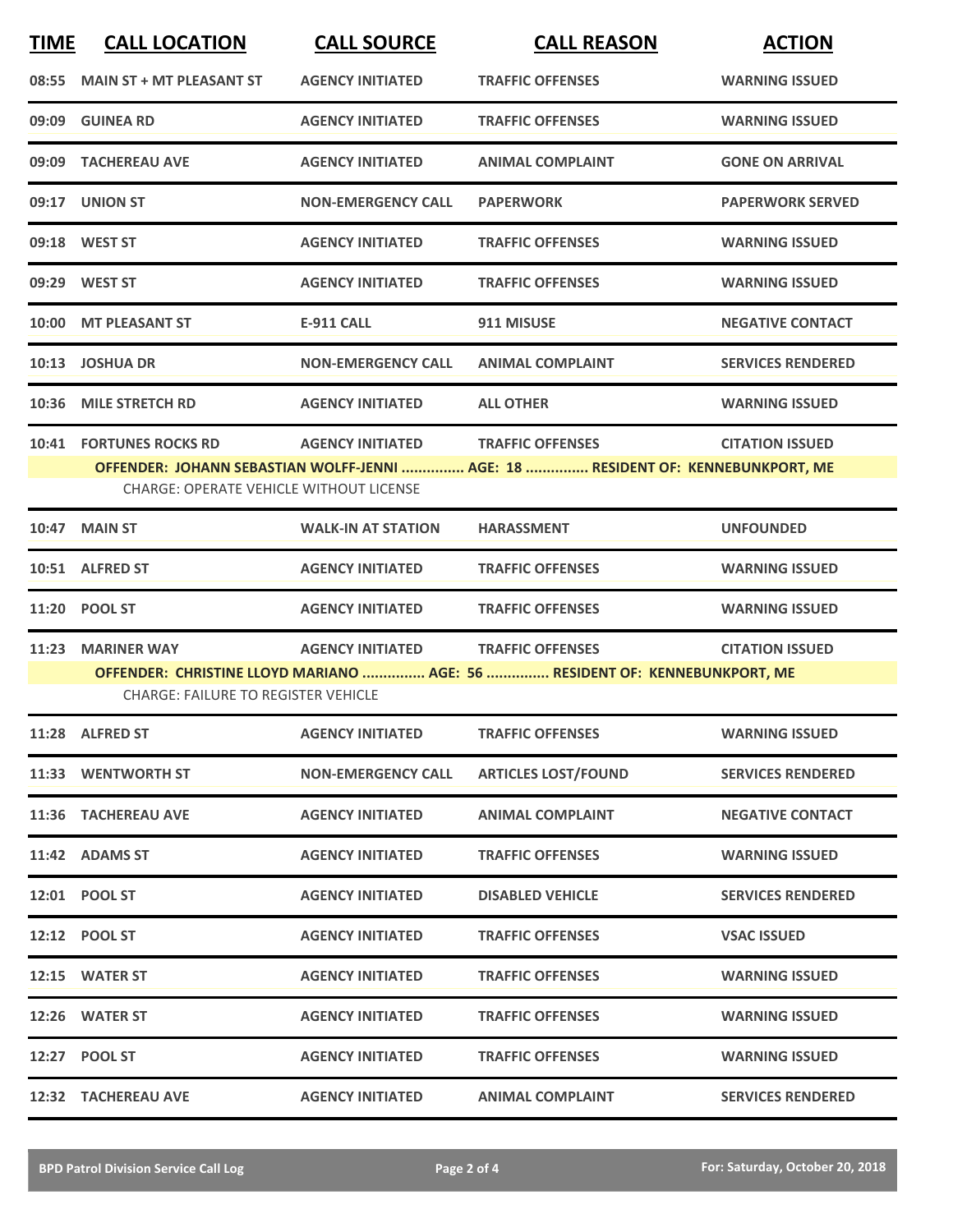| <b>TIME</b>                                                                                                                                                                                                                                      | <b>CALL LOCATION</b>           | <b>CALL SOURCE</b>        | <b>CALL REASON</b>            | <b>ACTION</b>             |
|--------------------------------------------------------------------------------------------------------------------------------------------------------------------------------------------------------------------------------------------------|--------------------------------|---------------------------|-------------------------------|---------------------------|
|                                                                                                                                                                                                                                                  | 12:35 POOL ST                  | <b>AGENCY INITIATED</b>   | <b>TRAFFIC OFFENSES</b>       | <b>VSAC ISSUED</b>        |
|                                                                                                                                                                                                                                                  | 12:37 ELM ST                   | <b>AGENCY INITIATED</b>   | <b>TRAFFIC OFFENSES</b>       | <b>WARNING ISSUED</b>     |
|                                                                                                                                                                                                                                                  | 12:38 PROSPECT ST              | <b>E-911 CALL</b>         | 911 MISUSE                    | <b>WARNING ISSUED</b>     |
|                                                                                                                                                                                                                                                  | 12:41 ALFRED ST                | <b>WALK-IN AT STATION</b> | <b>COURT ORDERED CHECK IN</b> | <b>NO VIOLATION</b>       |
|                                                                                                                                                                                                                                                  | 13:05 OAK PL                   | <b>AGENCY INITIATED</b>   | <b>TRESPASSING</b>            | <b>SERVICES RENDERED</b>  |
|                                                                                                                                                                                                                                                  | 13:19 SHOPS WAY                | <b>AGENCY INITIATED</b>   | <b>TRAFFIC OFFENSES</b>       | <b>WARNING ISSUED</b>     |
|                                                                                                                                                                                                                                                  | 13:37 MARINER WAY              | <b>AGENCY INITIATED</b>   | <b>ESCORTS / RELAYS</b>       | <b>SERVICES RENDERED</b>  |
|                                                                                                                                                                                                                                                  | 13:48 POOL ST                  | <b>AGENCY INITIATED</b>   | <b>TRAFFIC OFFENSES</b>       | <b>WARNING ISSUED</b>     |
|                                                                                                                                                                                                                                                  | 13:51 LINCOLN ST + MAIN ST     | <b>AGENCY INITIATED</b>   | <b>TRAFFIC OFFENSES</b>       | <b>VSAC ISSUED</b>        |
|                                                                                                                                                                                                                                                  | 13:58 LINCOLN ST               | <b>AGENCY INITIATED</b>   | <b>ASSAULT</b>                | <b>NO ACTION REQUIRED</b> |
|                                                                                                                                                                                                                                                  | 14:13 CLIFFORD ST + CLEAVES ST | <b>AGENCY INITIATED</b>   | <b>ANIMAL COMPLAINT</b>       | <b>SERVICES RENDERED</b>  |
|                                                                                                                                                                                                                                                  | 14:18 HILL ST                  | <b>AGENCY INITIATED</b>   | <b>TRAFFIC OFFENSES</b>       | <b>WARNING ISSUED</b>     |
|                                                                                                                                                                                                                                                  | 14:30 HILL ST                  | <b>AGENCY INITIATED</b>   | <b>TRAFFIC OFFENSES</b>       | <b>WARNING ISSUED</b>     |
|                                                                                                                                                                                                                                                  | 14:40 ALFRED ST                | <b>AGENCY INITIATED</b>   | <b>TRAFFIC OFFENSES</b>       | <b>NO VIOLATION</b>       |
|                                                                                                                                                                                                                                                  | 15:02 ALFRED ST                | <b>E-911 CALL</b>         | <b>DISTURBANCE / NOISE</b>    | <b>REPORT TAKEN</b>       |
|                                                                                                                                                                                                                                                  | 15:36 WEST MYRTLE ST           | <b>NON-EMERGENCY CALL</b> | <b>JUVENILE OFFENSES</b>      | <b>SERVICES RENDERED</b>  |
|                                                                                                                                                                                                                                                  | 16:44 ALFRED ST                | <b>WALK-IN AT STATION</b> | <b>ASSIST CITIZEN</b>         | <b>SERVICES RENDERED</b>  |
|                                                                                                                                                                                                                                                  | 17:21 ALFRED ST + MARINER WAY  | <b>NON-EMERGENCY CALL</b> | <b>TRAFFIC LIGHT PROBLEM</b>  | <b>SERVICES RENDERED</b>  |
| <b>ARREST(S) MADE</b><br>17:46 ALFRED ST<br>NON-EMERGENCY CALL WARRANT ARREST<br>OFFENDER: CORY ALLEN CAMERON  AGE: 35  RESIDENT OF: BIDDEFORD, ME<br>CHARGE: OPERATE WHILE LICENSE SUSPENDED OR REVOKED, PRIOR<br><b>CHARGE: WARRANT ARREST</b> |                                |                           |                               |                           |
|                                                                                                                                                                                                                                                  | 18:13 ALFRED ST                | <b>AGENCY INITIATED</b>   | <b>DOMESTIC COMPLAINTS</b>    | <b>REPORT TAKEN</b>       |
|                                                                                                                                                                                                                                                  | 18:30 GRAHAM ST + ALFRED ST    | <b>AGENCY INITIATED</b>   | <b>TRAFFIC OFFENSES</b>       | <b>WARNING ISSUED</b>     |
|                                                                                                                                                                                                                                                  | 18:47 RIVER RD                 | E-911 CALL                | <b>BURGLARY</b>               | <b>REPORT TAKEN</b>       |
|                                                                                                                                                                                                                                                  | 19:33 ALFRED ST + LAMBERT ST   | <b>AGENCY INITIATED</b>   | <b>TRAFFIC OFFENSES</b>       | <b>WARNING ISSUED</b>     |
|                                                                                                                                                                                                                                                  | 20:11 ELM ST                   | <b>NON-EMERGENCY CALL</b> | <b>CIVIL COMPLAINT</b>        | <b>CIVIL COMPLAINT</b>    |
|                                                                                                                                                                                                                                                  | 21:01 ALFRED ST                | <b>NON-EMERGENCY CALL</b> | <b>PAPERWORK</b>              | <b>SERVICES RENDERED</b>  |